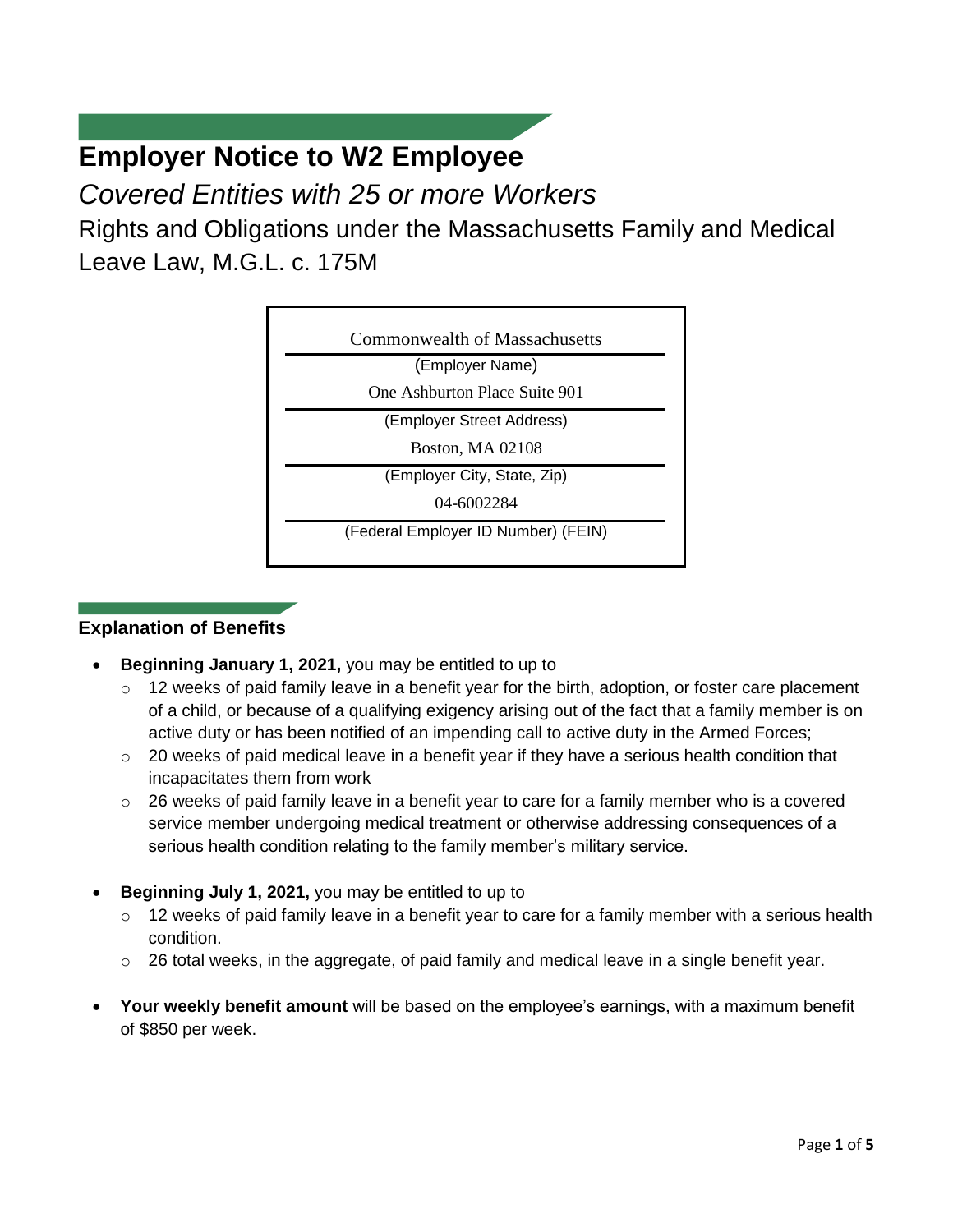### **Job Protection, Continuation of Health Insurance, No Retaliation**

- **Job Protection:** Generally, if you take family or medical leave under the law you must be restored to your previous position or to an equivalent position, with the same status, pay, employment benefits, length-of-service credit and seniority as of the date of leave.
- **Continuation of Health Insurance:** Your employer must continue to provide for and contribute to your employment-related health insurance benefits, if any, at the level and under the conditions coverage would have been provided if you had continued working continuously for the duration of such leave.
- No Retaliation: It is unlawful for any employer to discriminate or retaliate against you for exercising any right to which you're entitled under the paid family and medical leave law. An employee or former employee who is discriminated or retaliated against for exercising rights under the law may, not more than three years after the violation occurs, institute a civil action in the superior court.

## **Contributions to the DFML Family and Employment Security Trust Fund**

On October 1, 2019, contributions to the Department of Family and Medical Leave (DFML) Employment Security Trust Fund will begin. An employer will be responsible for sending contributions to the DFML for all employees, though they may deduct a portion from employee pay. The contribution rate may be adjusted annually and can be found in the attached effective rate notice.

## **How to File a Claim**

Employees must file claims for paid family and medical leave benefits with the DFML using the Department's forms. Forms and claim instructions will be available on the Department's website www.mass.gov/DFML before January 2021.

Employees are required to provide at least 30 days' notice to their employer of the anticipated starting date of any leave, the anticipated length of the leave and the expected date of return. An employee who is unable to provide 30 days' notice due to circumstances beyond his or her control is required to provide notice as soon as practicable.

## **Payment for Concurrent Leave**

Any payment for or use of concurrent leave shall be governed by applicable statutes and regulations promulgated by the Department of Family and Medical Leave.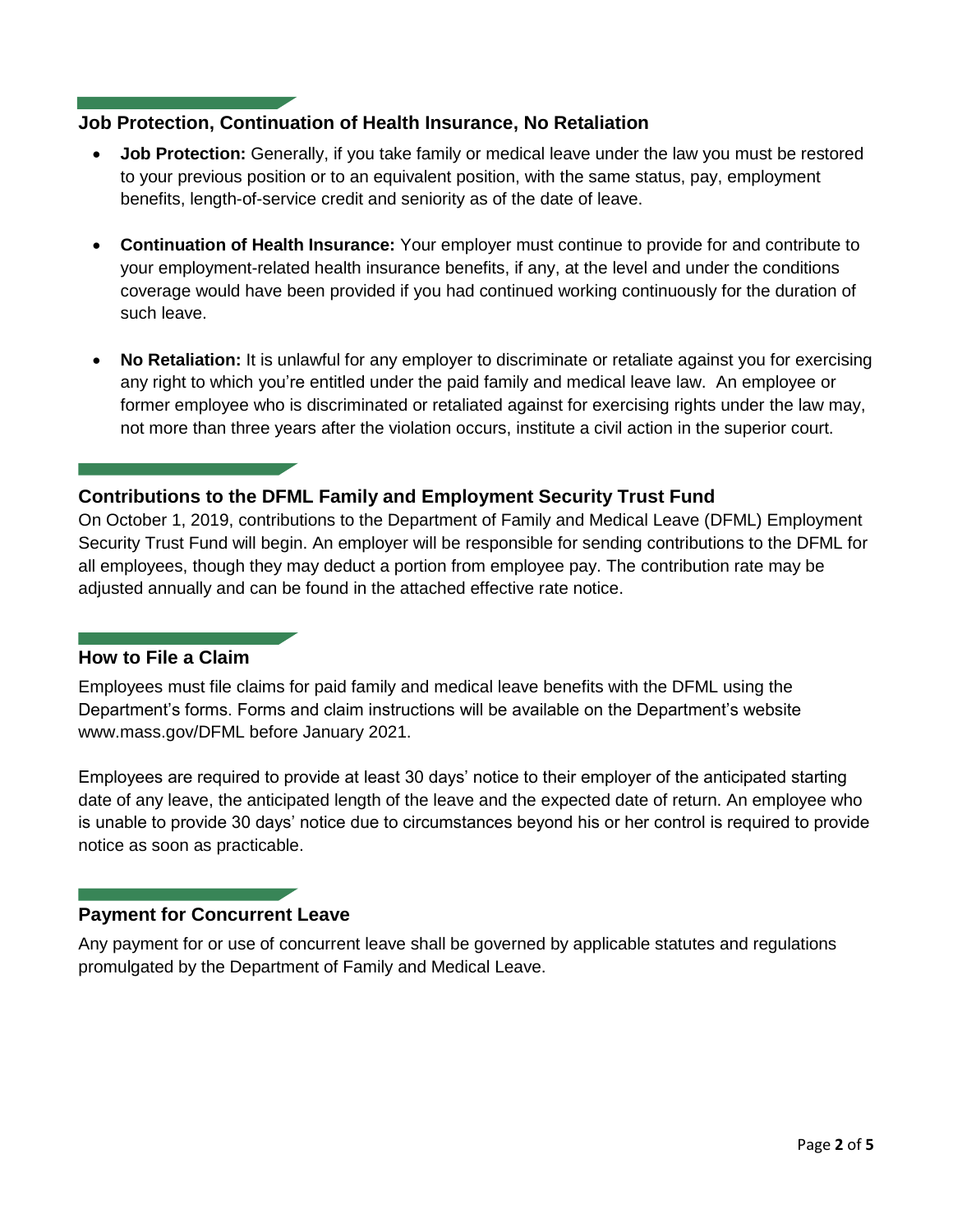#### **Private Plan Exemption**

An employer that offers paid leave with benefits that are at least as generous as those provided under the law may apply for an exemption from paying the Department of Family and Medical Leave Family and Employment Security Trust Fund contribution. An employer may apply for an exemption from the medical leave contribution, family leave contribution, or both.

The details of any private plan must be provided to employees by an employer at the same time as this Notice.

Employees enjoy rights to job-protected leave and from discrimination and retaliation under the law even if their employer is approved to provide leave benefits through a private plan.

|                                                  | X Does not have an approved private plan;                                                                                                  |  |  |
|--------------------------------------------------|--------------------------------------------------------------------------------------------------------------------------------------------|--|--|
| Commonwealth of Massachusetts<br>(Employer Name) | $\Box$ Has an approved private plan for both family<br>and medical leave;<br>$\Box$ Has an approved private plan for family<br>leave only; |  |  |
|                                                  |                                                                                                                                            |  |  |

## **Department of Family and Medical Leave (DFML) Contact Information**

**The Massachusetts Department of Family and Medical Leave**

Charles F. Hurley Building 19 Staniford Street, 1<sup>st</sup> Floor Boston, MA 02114 (617) 626-6565 www.mass.gov/DFML

## **More Information is Available**

For more detailed information, please consult the Department's website: **www.mass.gov/DFML**.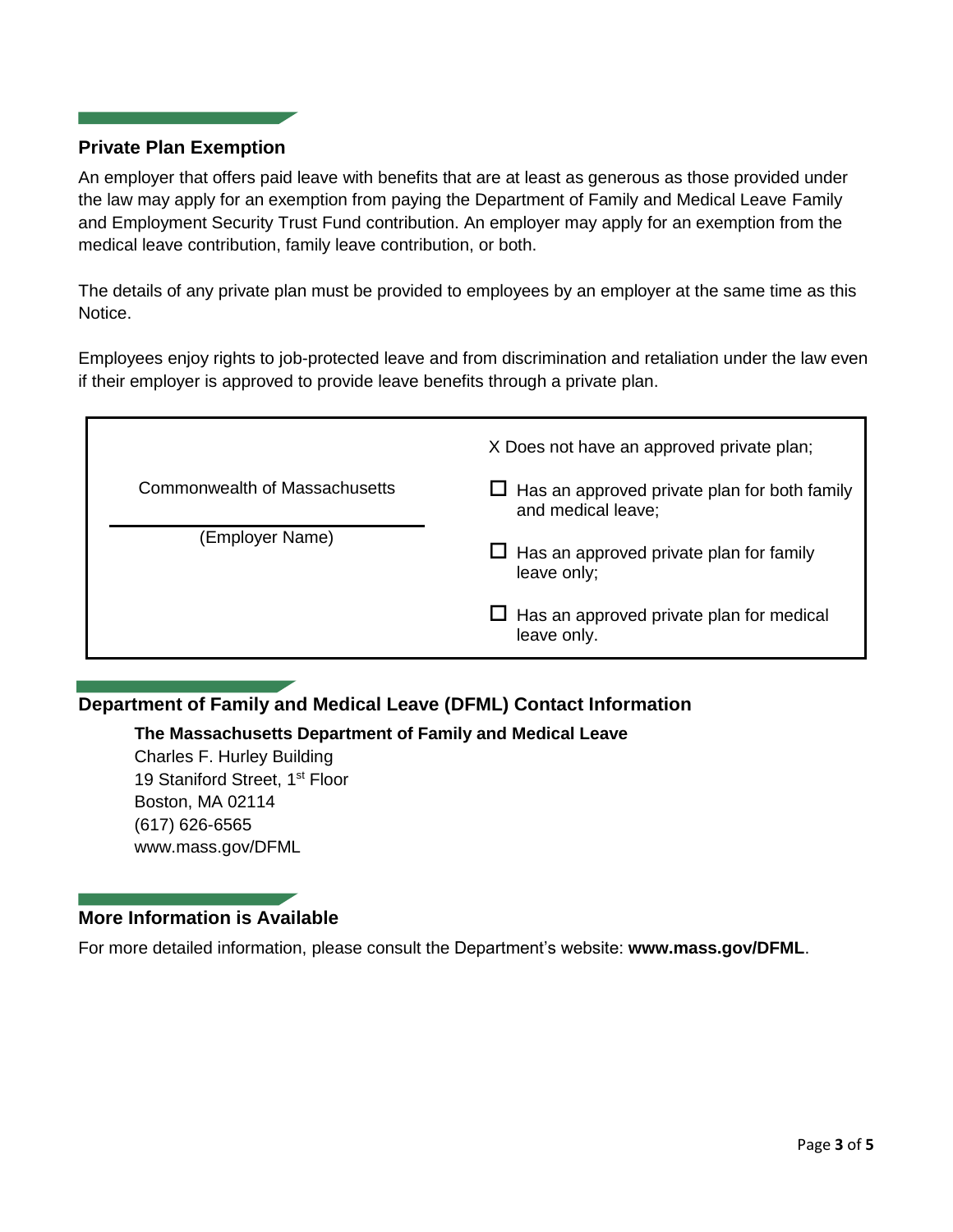## **ACKNOWLEDGMENT**

Your signature below acknowledges your receipt of the information above within 30 days from the start date of your employment or prior to October 1, 2019, whichever is later.

\_\_\_\_\_\_\_\_\_\_\_\_\_\_\_\_\_\_\_\_\_\_\_\_\_\_\_\_\_\_\_\_\_\_\_\_\_\_\_\_\_\_\_\_\_\_\_ \_\_\_\_\_\_\_\_\_\_\_\_\_\_\_\_\_\_

\_\_\_\_\_\_\_\_\_\_\_\_\_\_\_\_\_\_\_\_\_\_\_\_\_\_\_\_\_\_\_\_\_\_\_\_\_\_\_\_\_\_\_\_\_\_\_\_\_\_\_

**Signature Date** 

## **Name (Print)**

Your signed acknowledgement will be retained by your employer. Please retain a copy for your own reference.